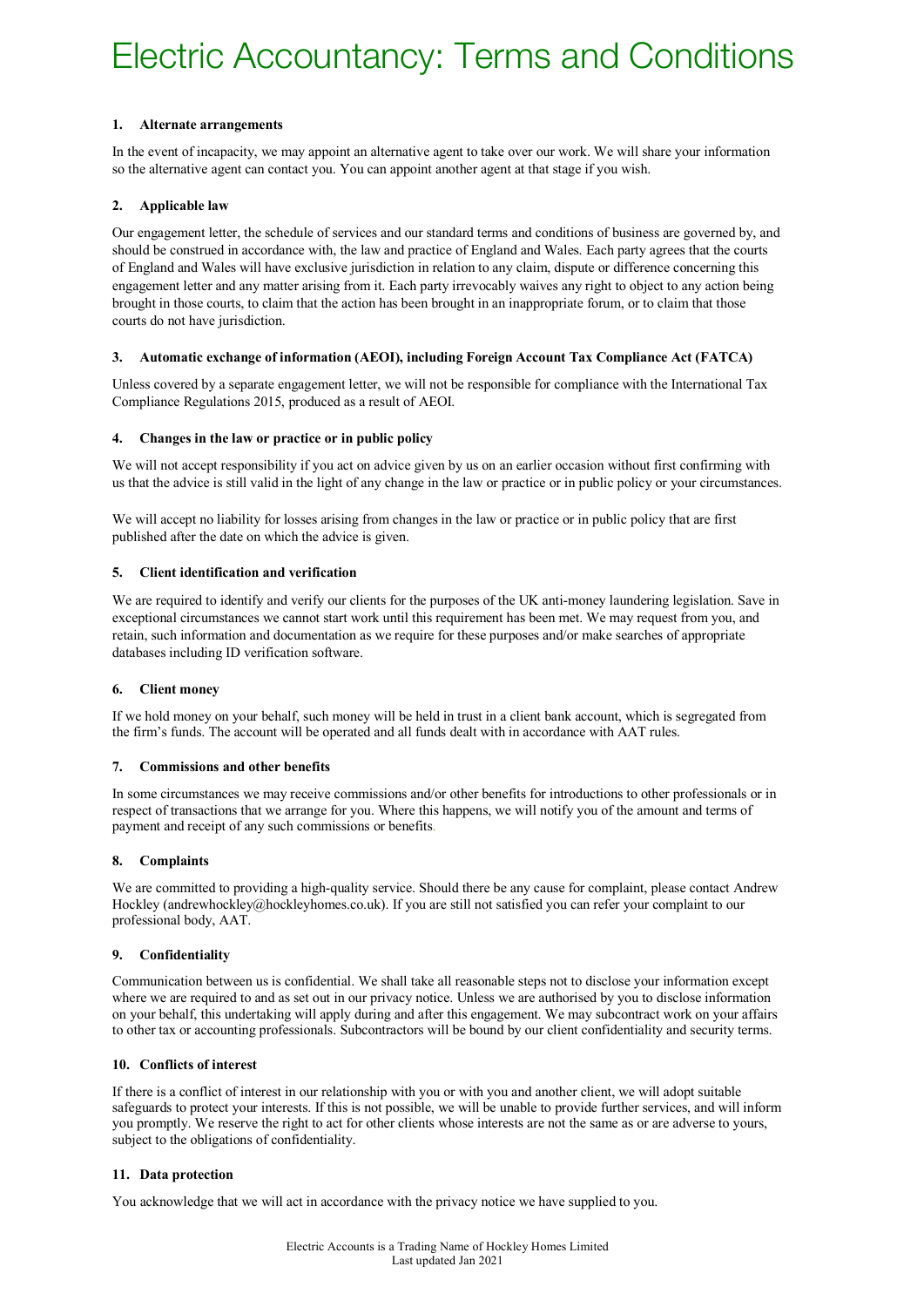## **12. Disengagement**

Should we resign or be requested to resign we will normally issue a disengagement letter to ensure that our respective responsibilities are clear. Should we have no contact with you for a period of 3 months or more, we may issue to your last known address a disengagement letter and cease to act. For fixed fee contracts, we will invoice you for the cost of work done during the contract period based on an hourly rate (available on request), less payments already made by you for this work. You will not be entitled to a refund of monthly fees already paid.

## **13. Electronic and other communication**

We will communicate with you and with any third parties as set out in our covering letter and privacy notice via email or by other electronic means. The recipient is responsible for virus-checking emails and any attachments. We use virusscanning software to reduce the risk of viruses and similar damaging items being transmitted. However, we cannot be held responsible for damage or loss caused by viruses, nor for communications that are corrupted or altered after despatch. Nor can we accept any liability for problems or accidental errors relating to this means of communication, especially in relation to commercially sensitive material. These are risks you must accept in return for greater efficiency and lower costs. If you do not wish to accept these risks, please let us know and we will communicate by hard copy, other than where electronic submission is mandatory. Any communication by us sent through the post is deemed to arrive at your postal address two working days after the day that the document was sent. If you correspond with us by, or require us to correspond with you via email that is not encrypted or password protected, you accept the risks associated with this. You are required to keep us up to date with accurate contact details at all times. This is important to ensure that communications and papers are not sent to the incorrect address.

## **14. Fees and payment terms**

Fee quotes are valid for 30 days. Our fees depend on time spent on your affairs, the level of skill and responsibility, the importance and value of the advice, as well as the level of risk. Fees will be billed at appropriate intervals during the year and will be due on presentation. We reserve the right to postpone the submission of documents (e.g. to HMRC) until payment for the work has been received. In such circumstances, we do not accept liability for any late filing penalties imposed. Where information is not provided by the date we specify, we may charge an additional fee for completing the return in a shorter time period. We will not be liable for any costs or penalties arising if the return is late in these circumstances.

Our fees are exclusive of VAT, which will be added where chargeable. Unless otherwise agreed, our fees do not include the costs of any third party, counsel or other professional fees. We reserve the right to increase fees from time to time. We will notify you of any increase in advance.

If we provide you with an estimate of fees, then the estimate will not be contractually binding unless we explicitly state that is the case. If it becomes apparent to us, due to unforeseen circumstances, that a fee quote is inadequate, we reserve the right to notify you of a revised figure or range and to seek your agreement thereto. It is not our practice to identify fixed fees for more than a year ahead.

If you are entitled to assistance with your professional fees, you will remain liable for our fees regardless of whether all or part are liable to be paid by your insurers. Any disbursements we incur on your behalf and expenses incurred in the course of carrying out our work for you will be added to our invoices where appropriate.

We reserve the right to retain documents and information and to stop work until invoices are paid in full. In that event, we shall not be responsible or liable for any consequences arising.

We reserve the right to charge interest on late-paid invoices at the rate of 8% above the Bank of England base rate under the Late Payment of Commercial Debts (Interest) Act 1998. We reserve the right to suspend our services or to cease to act for you on giving written notice if payment of any fees is unduly delayed.

If you do not accept that an invoiced fee is fair and reasonable you must notify us within 14 days of receipt, failing which you will be deemed to have accepted that payment is due.

On termination of the engagement you may appoint a new adviser. Where a new adviser requests professional clearance and handover information we reserve the right to charge you a reasonable fee for the provision of this information.

## **15. Implementation**

We will only assist with implementation of our advice if specifically instructed and agreed in writing.

## **16. Intellectual property rights**

We will retain all copyright in any document prepared by us during the course of carrying out the engagement save where the law specifically provides otherwise.

## **17. Interpretation**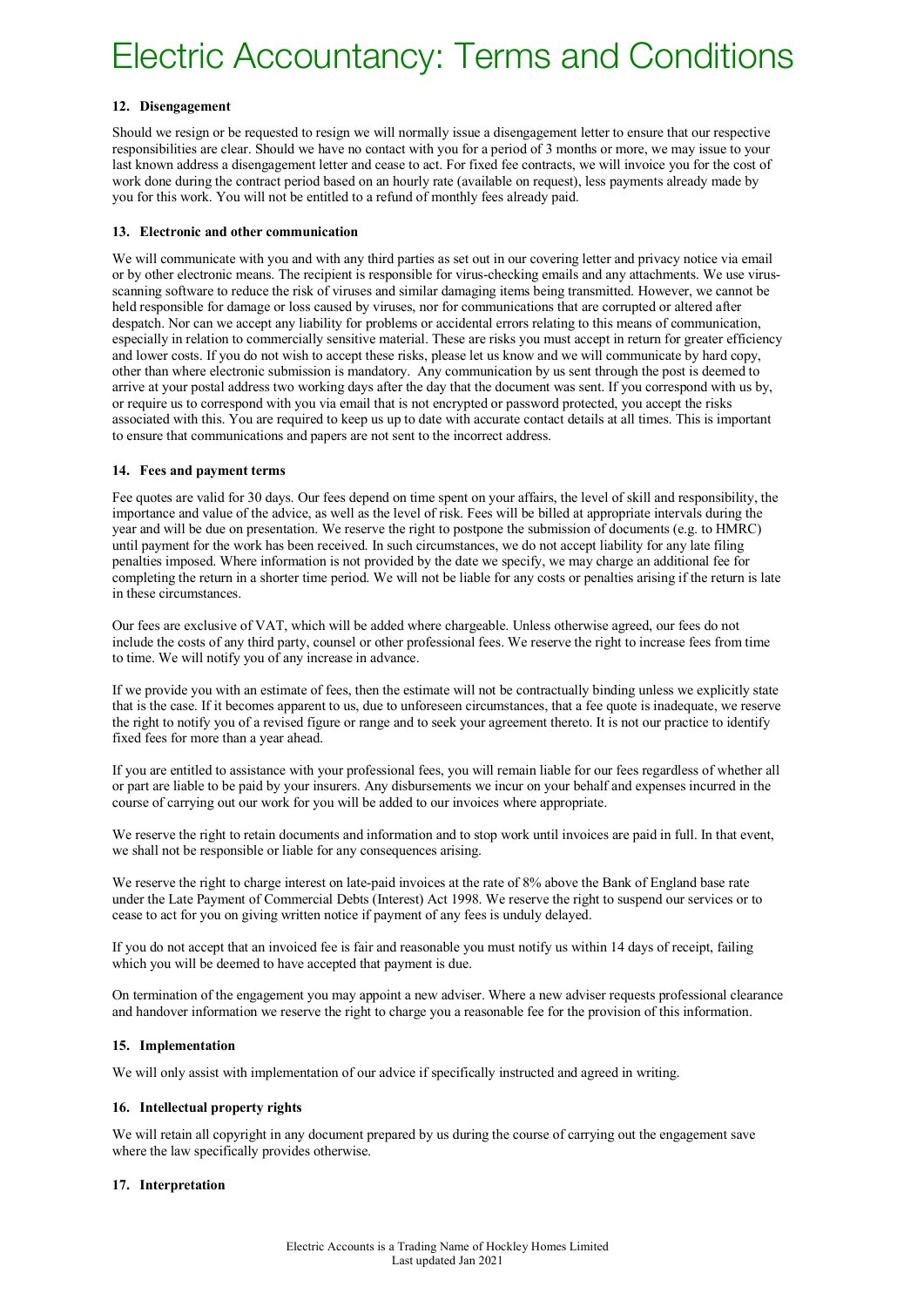If any provision of this engagement letter, schedules of services or standard terms and conditions is held to be void, then that provision will be deemed not to form part of this contract and the remainder of this agreement shall be interpreted as if such provision had never been inserted.

In the event of any conflict between these standard terms and conditions and the engagement letter or schedules of services, the relevant provision in the engagement letter or schedules will take precedence.

## **18. Internal disputes within a client**

If we become aware of a dispute between the parties who own or are in some way involved in the ownership and management of a business client, it should be noted that where our client is the business, we would not provide information or services to one party without the express knowledge and permission of all parties. Unless otherwise agreed by all parties we will continue to supply information to the registered office/normal place of business for the attention of the directors/proprietors. If conflicting advice, information or instructions are received from different directors/principals in the business, we will refer the matter back to the board of directors/the partnership/the LLP and take no further action until the board/partnership/LLP has agreed the action to be taken.

## **19. Investment advice**

If, during the provision of professional services to you, you need advice on investments, including insurances, you will need the advice of someone who is authorised by the Financial Conduct Authority or licensed by a designated professional body as we are not authorised to give such advice.

## **20. Lien**

Insofar as we are permitted to do so by law or professional guidelines, we reserve the right to exercise a lien over all funds, documents and records in our possession relating to all engagements for you until all outstanding fees and disbursements are paid in full.

## **21. Limitation of liability**

We will provide our services with reasonable care and skill. Our liability to you is limited to losses, damages, costs and expenses directly caused by our negligence, fraud or wilful default.

## *Exclusion of liability for loss caused by others*

We will not be liable if such losses, penalties, interest or additional tax liabilities are caused by the acts or omissions of any other person or due to the provision to us of incomplete, misleading or false information, or if they are caused by a failure to act on our advice or a failure to provide us with relevant information. In particular, where we refer you to another firm whom you engage with directly, we accept no responsibility in relation to their work and will not be liable for any loss caused by them.

## *Exclusion of liability in relation to circumstances beyond our control*

We will not be liable to you for any delay or failure to perform our obligations under this engagement letter if the delay or failure is caused by circumstances outside our reasonable control.

## *Exclusion of liability relating to non-disclosure or misrepresentation*

We will not be responsible or liable for any loss, damage or expense incurred or sustained if information material to the service we are providing is withheld or concealed from us or misrepresented to us. This exclusion shall not apply where such misrepresentation, withholding or concealment is or should (in carrying out the procedures that we have agreed to perform with reasonable care and skill) have been evident to us without further enquiry beyond that which it would have been reasonable for us to have carried out in the circumstances.

## *Indemnity for unauthorised disclosure*

You agree to indemnify us and our agents in respect of any claim (including any claim for negligence) arising out of any unauthorised disclosure by you or by any person for whom you are responsible of our advice and opinions, whether in writing or otherwise. This indemnity will extend to the cost of defending any such claim, including payment at our usual rates for the time that we spend in defending it.

## *Limitation of aggregate liability*

Where the engagement letter specifies an aggregate limit of liability, then that sum shall be the maximum aggregate liability of this company, its directors, agents and employees to all persons to whom the engagement letter is addressed and also any other person that we have agreed with you may rely on our work. You have agreed that you will not bring any claim of a kind that is included within the subject of the limit against any of our directors or employees on a personal basis.

## **22. Limitation of third-party rights**

The advice and information we provide to you as part of our service is for your sole use and not for any third party unless we have expressly agreed in the engagement letter that a specified third party may rely on our work. We accept no responsibility to third parties, including any group company to whom the engagement letter is not addressed, for any